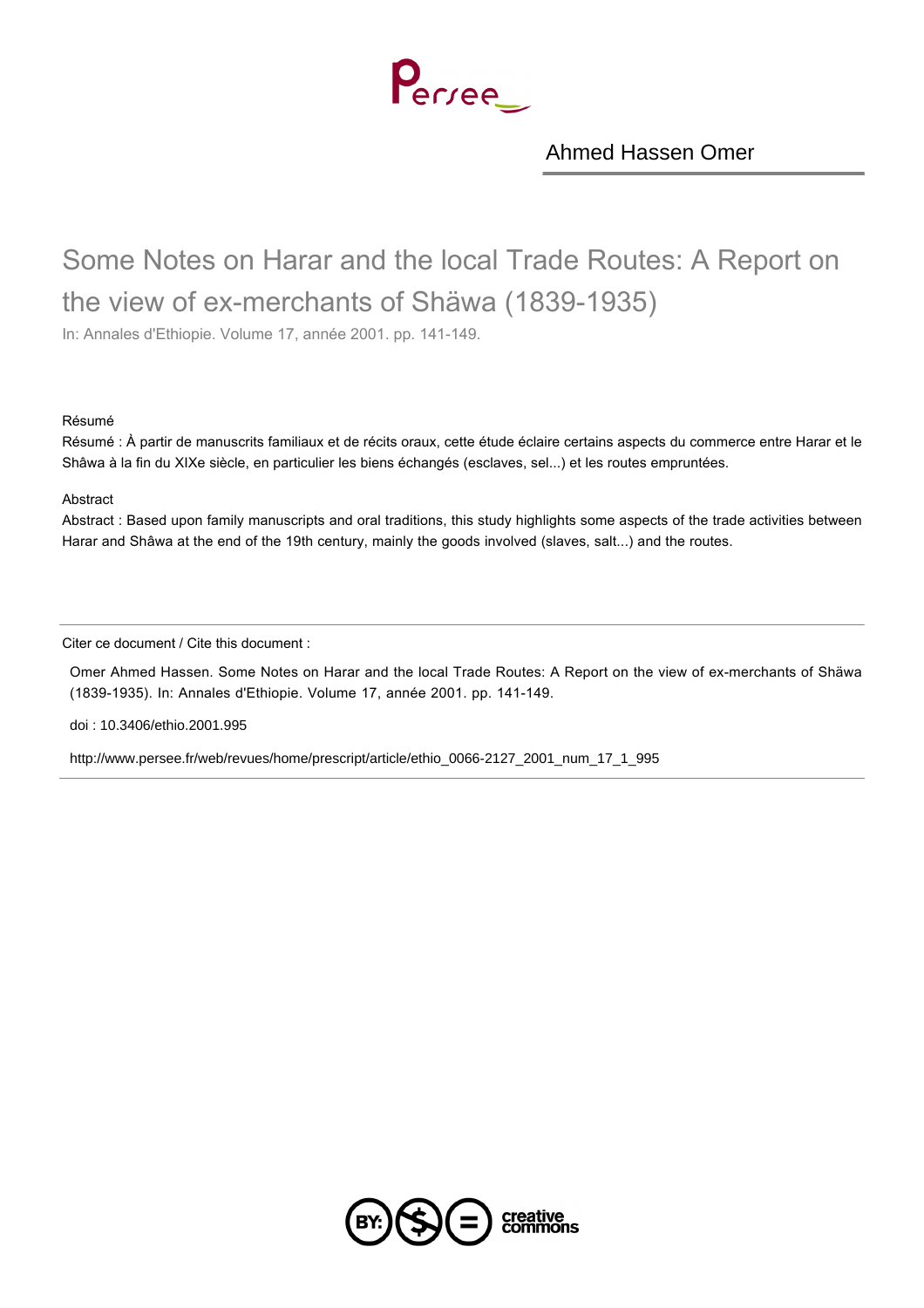## Some Notes on Harar and the local Trade Routes: A Report on the view of ex-merchants of shâwa (1839-1935)

## Ahmed Hassen Omer\*

Résumé : À partir de manuscrits familiaux et de récits oraux, cette étude éclaire certains aspects du commerce entre Harar et le Shâwa à la fin du XIXe siècle, en particulier les biens échangés (esclaves, sel...) et les routes empruntées.

Mots-clefs : Shàwa, Harar, commerce, esclaves.

Abstract : Based upon family manuscripts and oral traditions, this study highlights some aspects of the trade activities between Harar and Shâwa at the end of the 19th century, mainly the goods involved (slaves, salt...) and the routes.

Keywords : Shâwa, Harar, trade, slaves.

The present researcher is not a specialist of the city of Harar. However, for economic, political and cultural reasons there are possibilities to establish a historical tie between Harar and other regions. Shàwa being one of such regions seems to have developed its ties in many ways.

In this case, there are many possibilities to establish regarding what is Harar to the regional history of northeastern Ethiopia in general and Shâwa in particular. This report takes into account some notes on Harar and the local trade routes. The trade routes we are talking about were those which converged at Aleyu Amba and finally connecting Shâwa with Harar. A rather modest detail will be given on this issue. This report is largely dependent on oral traditions, written family diaries kept in private hands and the existing literature. The view of the ex-merchants of Shâwa and their family tradition will, however, play an important role in filling some of the inevitable historical gaps. The four informants, from the region of northern Shâwa, who have divulged their intimate knowledge for this report were: Jalâllé Sayed (1879? -1994) was an Oromo, who used to live at Chàffa-élemo. A series of interviews were undertaken with him between July and September 1993; Skeikh Mohammad Saleh

 $\sim$ 

 $\mathbb{Z}^2$  . The  $\mathbb{Z}^2$ 

\* Université de Provence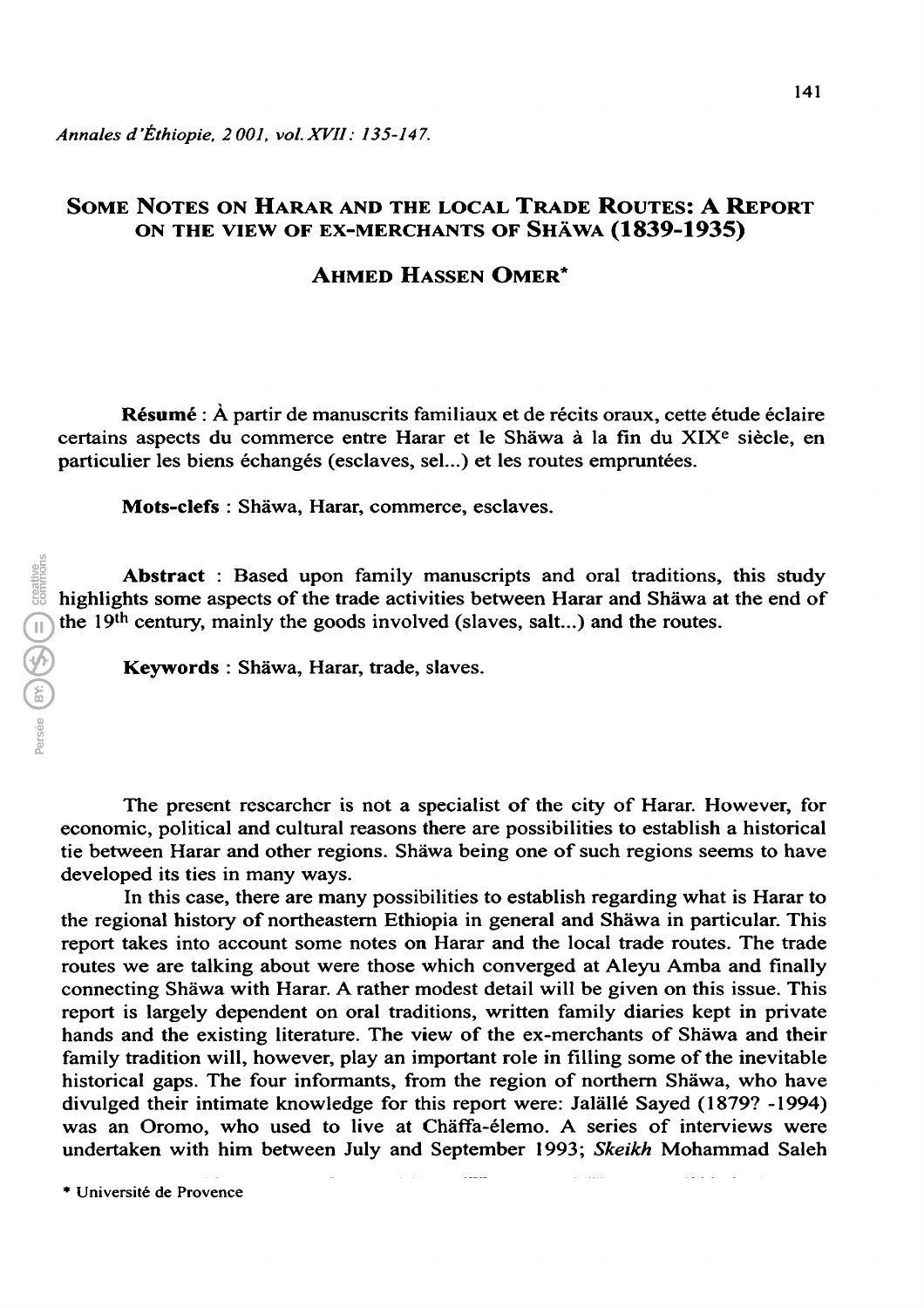(d.1993), who claimed his origin from the Argobba Walasma family of Yefat. He contributed his knowledge during the two long interviews with him in 1991 and 1992; Balambaras Ali Murado, a local Afar chief and famous storyteller (d.1992). He was interviewed three times in 1986, 1991 and 1992 ; and Seyyedu Nuré, an Argobba storyteller (d. 1990).

What is interesting about these family traditions is that two of them have supported their oral traditions by presenting diaries written in Amharic (sometimes in Oromo language using Amharic script)<sup>1</sup> and in Arabic<sup>2</sup>. The oral traditions of the other two, who did not preserve any written document, are related to each other and also with that of  $A$  to Jalällé's family. These two documents indicate that the forefathers of Jalâllé and Sheikh Mohamed Saleh were merchants, who participated, for long time, in the Shâwa - Harar trade. A rather thought provoking informant was Jalàllé Sayed, who confidently asserted that his father was a close friend of Asmä Giyorgis<sup>3</sup>, commonly known as Alâqa Atsmé. He further pushes that he himself knew him both at Haramba, Ankobar, and Aleyu Amba and finally at Harar. Atsmé stated here, as is well known, was the late 19<sup>th</sup> century writer and historian. In the words of Bairu Tafla, it was he, being the first among the Ethiopian writers of his time, who treated a history of the Muslim Emirate of Harar as opposed to his contemporaries<sup>4</sup>. Born at Harramba, grew up at Ankobar and passed the last years of his life at Harar "until shortly before his death in February 1915<sup>"5</sup>. Jalällé mentioned the name of *Aläga* Atsmé not only because the latter was born at Haramba, but also because his father was used by Atsmé as his érgàma (agent in the Oromo language), and even a close friend afterwards. That Jalâllé was born in 1879 and later on worked with his father; and, that his father was a close friend of Atsmé, it is possible that he could have known him. Atsmà Giyorgis acquired Arabic and knowledge of the Muslim Communities because of his relations with the Muslims at Farré and Rassa so that Jalâllé's claim could also make sense for his family lived one time at the village of Rassa and at another at Farré<sup>6</sup>.

According to Jalâllé, his father Sayed started his business career in 1 854. The family diary he kept also confirms the same reality. One thing very important in Jalâllé's document (folio 8) is that his father took over the business of his grandfather which the latter started much earlier in 1839. Jallâllé did not hide the fact that his family involved in slave trade. That his family were speakers of both Oromo and Amharic languages, sometimes, we see Oromo terms and sentences written in Amharic scripts and that appear in the text here and there. It is largely using this document that we will further develop this preliminary report. In this document (folio 13,17), it is mentioned that Jalâllé's grandfather and his business partners used to bring, each turn, to the market of Abdul Rasul about 90 to 100 slaves in search of the highest price. The following lines reflect the same historical development:

ዘጠና አስተ መቶ ባራ አምፕተንናል... ዋ*ጋ*ውን እሱ ራሱ አላህ ያብጅው...

<sup>1</sup> Yâ Hiwot Tarik A diary in the hand of the late Jalâllé Seyd. Written in Amharic. Sometimes it consists of some Oromo words written in Amharic script, 134 folios.

<sup>2</sup> Tarikh al a 'ilat (Family biography). A manuscript in Arabic and kept in the hand of the late Sheikh Mohammad Saleh, 165 folios.

<sup>3</sup> For the lifetime and activities of Asma Giyorgis, see Bairu Tafia éd., Asma Giyorgis and His Work: History of Galla and the Kingdom of Shäwa (Stuttgart, 1987), pp.55-64.

<sup>4</sup> Ibid, pp.53-55,64-65,85 1-853, 911-9113, 940-942.

<sup>5</sup> Ibid, pp.53,63-64.

<sup>6</sup> Regarding Atsmé's relations with the Muslims of Farré, cf. Bairu, op. cit., pp.63-64.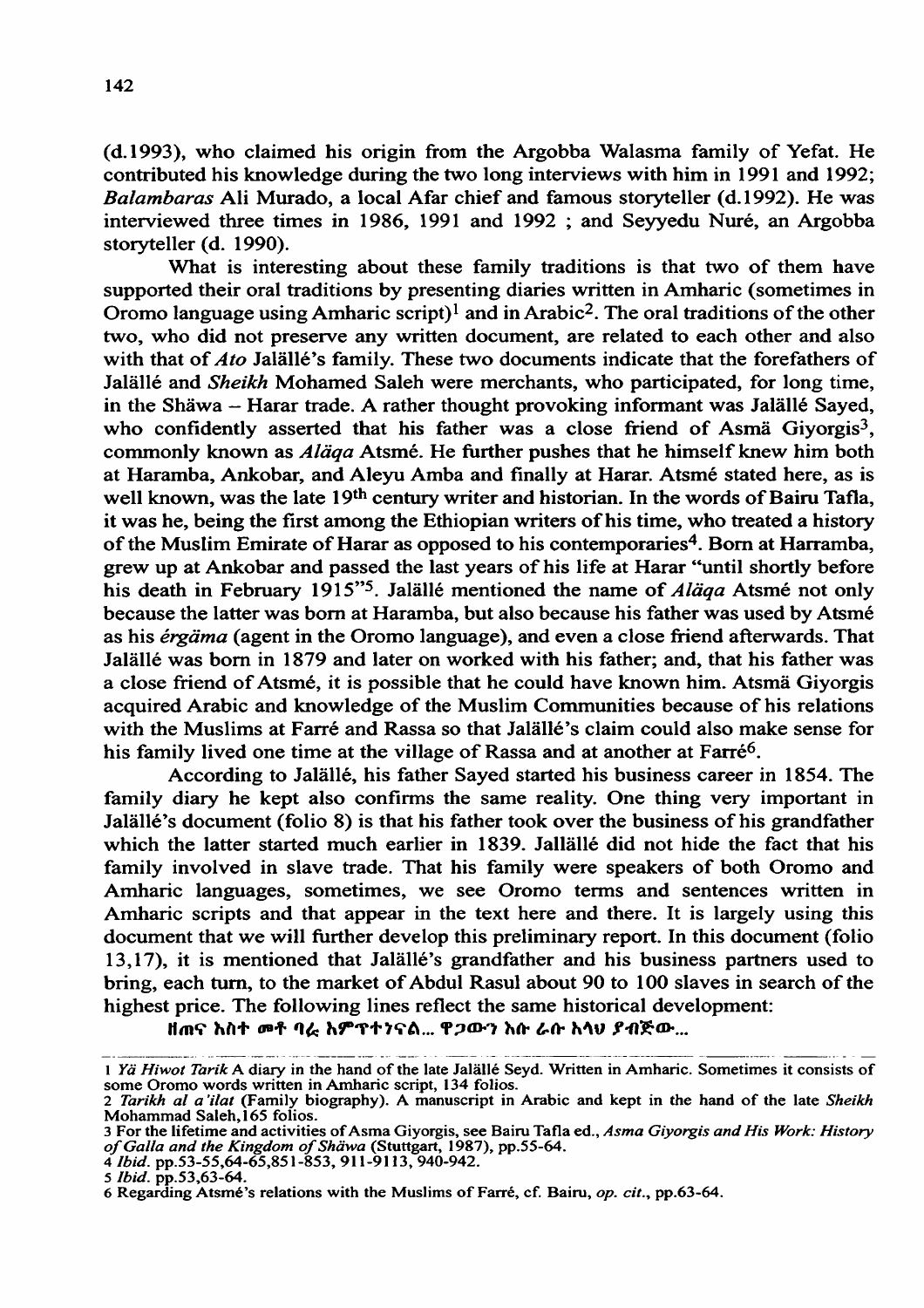### የደከሙትን አስር ባራ ግን ተመንገድ አሣርፊናቸዋል...

It seems that Jalâllé's father bequeathed written diary, from his father, and added whatever important things he did in his business career. Another thing is that Jalâllé did not add his own diary to keep the continuity of his family tradition. Although this document has rich data on business activities between 1839 and 1935, the latter part of it was in fact written by his own father and not by him. It is indicated that his father Sayed and his grandfather Mohammed Ibrahim undertook business as far as Harar. They themselves were familiar with this long distance trade route and they could not use the support of the abban ( those who used to guide merchants and travellers).

Amolé salt was also another item of trade which is mentioned both by Jalâllé and his document : " $\hbar$ ኖሊ ጨው ንግድ  $\hbar$ ጅግ ያሠራናል ። ደግሞ ይህ የታወቀ የንግድ ንዳይ ነው". An interesting statement is how much heavy it was to transport. The following quotation<br>ዛዴያሽህሙ አይሞከሬ ነው። ያበሱትን መብል ያስመልባል። ሁሉ አይደፌሬ ነው። ዋየው ግመል እኛን  $m$ ቅሞ ራሱ መጕደተ! ... ታስሩ ባራ አንዴት ቤት ግመል ጥቅምዋ ይበልጣል። indicates the heavy nature of *amolé*, the mechanism of transport and the value of camel in this regard. It also compares the advantage of camels with that of slaves.  $\mathbf{r} \cdot \mathbf{r} \cdot \mathbf{r} \cdot \mathbf{r} \cdot \mathbf{r} \cdot \mathbf{r} \cdot \mathbf{r} \cdot \mathbf{r} \cdot \mathbf{r} \cdot \mathbf{r} \cdot \mathbf{r} \cdot \mathbf{r} \cdot \mathbf{r} \cdot \mathbf{r} \cdot \mathbf{r} \cdot \mathbf{r} \cdot \mathbf{r} \cdot \mathbf{r} \cdot \mathbf{r} \cdot \mathbf{r} \cdot \$ ተሣተ ይገኛሉ። መፕፎው ግን እና መዘዝ ያለው ባራ መንገድ ተሣተ ነው። This roughly means that camels if they lost their way they could be recollected. The worst thing is when the barwa (slave) lost his way. Jalâllé was of the opinion that the sense of the document is to note that slaves, when lost their way, could not come back. Rather they escaped the traders as much as possible and in a way achieved their freedom.

It is further mentioned, in the document; that it was better to use camel labour than slaves along the trade routes. It mentions when camels were lost they could be collected with the *amolé*; and this is not the case regarding slaves. Slaves escaped with the *amolé* could highly affect the profit of the local merchants. One thing very important and mentioned by this document is that salt was not only transported by camel labour but also slaves, who were going to be sold, were transporting *amolé* at the same time.

Part of this document which Jalâllé's father is reported to have written (folio 89) tells us the story of heavy taxation imposed on the local merchants by the Egyptians during their occupation of Harar between 1875 and 1885. The statements in this document (folio 91,92), which discuss on this period, contain the following statements:

አወይ የሰው ነገር በቃኘን አያውቅም ፡፡ አማየያገባው አገር ሐረር መጥቶ ይክን ኩሱ ክፌሱ ብሎ በእኛ በባሳ1ር ላይ መትረ $\bm{r}$ ...በእንሱ ምክኛት ያጸም ዘር ሐረር ላይ መጨንቅን ግን አይስተትም ።

After reading this part of the document, it is interesting to raise a question regarding what the term *yaddam zär* indicates. Jalällé was of the opinion that it represents the various merchants, the inhabitants of Harar, and the surrounding communities. Armenians, Greeks and Indians (Banians) are also mentioned by him. In fact the participation of foreigners, in the local trade and the market of Aleyu Amba,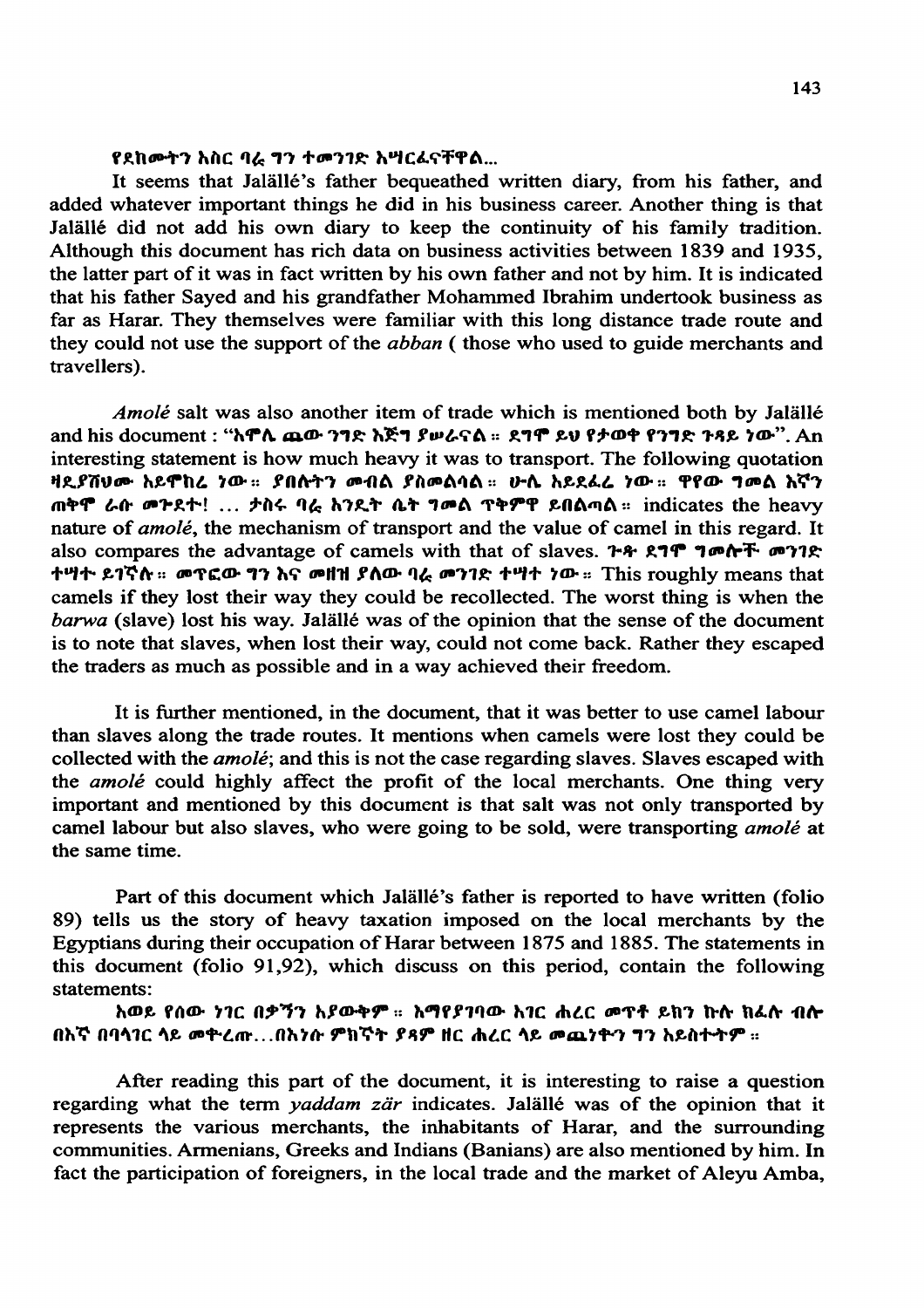is mentioned in other important sources and the same could be true in as far as Harar is concerned7.

Jalâllé mentions that he did not follow the tradition of his father and grandfather in keeping the continuity of writing family diary. He raised two reasons for not doing that. The first reason was that he, unlike his family, did not have the skill of writing neither in Arabic nor in Amharic; and, secondly, he mentioned that he changed his way of life and led his new one being a cattle keeper and cultivator. This is what he and other informants called *temur gebreenna* (a term which indicates seminomadic way of life)8.

Jalâllé had his own reason why he had given up his business career. The first reason he gives for this is that Emperor Hayla Sellasé I (r.1930–1974) discouraged slavery as an institution and the slave trade itself since the 1920s. Secondly, after the Italians occupied Ethiopia in May 1936, the practice of slavery and slave trade was highly discouraged. It was not an encouraging business in front of a secret business in firearms. Jalâllé did not join this kind of trade because he did not have access to it. In the words of Jalâllé, other merchants from Rayya region were well known in the trade of gobazayyähu, Ramanto<sup>9</sup>, and their bullets. Another serious informant, Ato Däbalqué Menguddaw supported Jalällé's opinion<sup>10</sup>. Jalällé indicates that this business demanded the knowledge of any responsible group who could monopolize the business in arms. Jalâllé further mentioned that he did not created connections with Rayya merchants whose business was highly related to the trade in firearms.

The second informant, already cited above, who contributed his knowledge including presentation of his family's document, was Sheikh Muhammad Saleh. He himself and his family's document have rich account on the Shâwa, Harar and Shâwa-Zayla trade routes. Taking into account the purpose of this report, a special emphasis will be given to the Shâwa-Harar trade route. The other part will demand time and opportunity to be written and delivered in the same way or another. Sheikh Muhammad's grand father, Sheikh Muhammad Awal, had been one of the members of the Argobba Arho (salt traders) and passed almost half of his life time in the long distance Shâwa-Harar trade route.

Tarik al-'ailat, a manuscript in possession of Sheikh Muhammad Saleh, mentions that his grand father Sheikh Mohammed Awal was born in 1839 at Čänno. While a young man, he frequently traded at one time between Shâwa and Awsa; and between Shâwa and Harar at another. The main route along which they traded was the one which was particularly revived and developed further in the early days of the rise and consolidation of the kingdom of Shâwa. It was used by merchants as a more direct

<sup>7</sup> Cf. Bairu, op. cit. pp. 64-65; Cf. also W.C. Harris, The Highlands of Aethiopia, vol. I (London, 1844) p.355.

<sup>8</sup> About *Temmur gebrenna* see Ahmed Hassan Omer, "Aspects of the History of Efrata-Jillé (Shoa Region) with Particular Reference to the Twentieth Century", B.A. Essay, Addis Ababa University, History, 1987), p.3.

<sup>9</sup> Gobazayyähu was a type of gun imported from Italy in the 1880s. For further information see Bairu op. cit., pp.841,922. Simiralrly, Ramanto (=Remington) was a type of gun fabricated in the United States of America and imported to Ethiopia during the Ethio-Egyptian War of 1875-1876. For further information see ibid., p. 960.

<sup>10</sup> Informant Ato Dabalqé Menguddaw, Ephéson, November, 1993.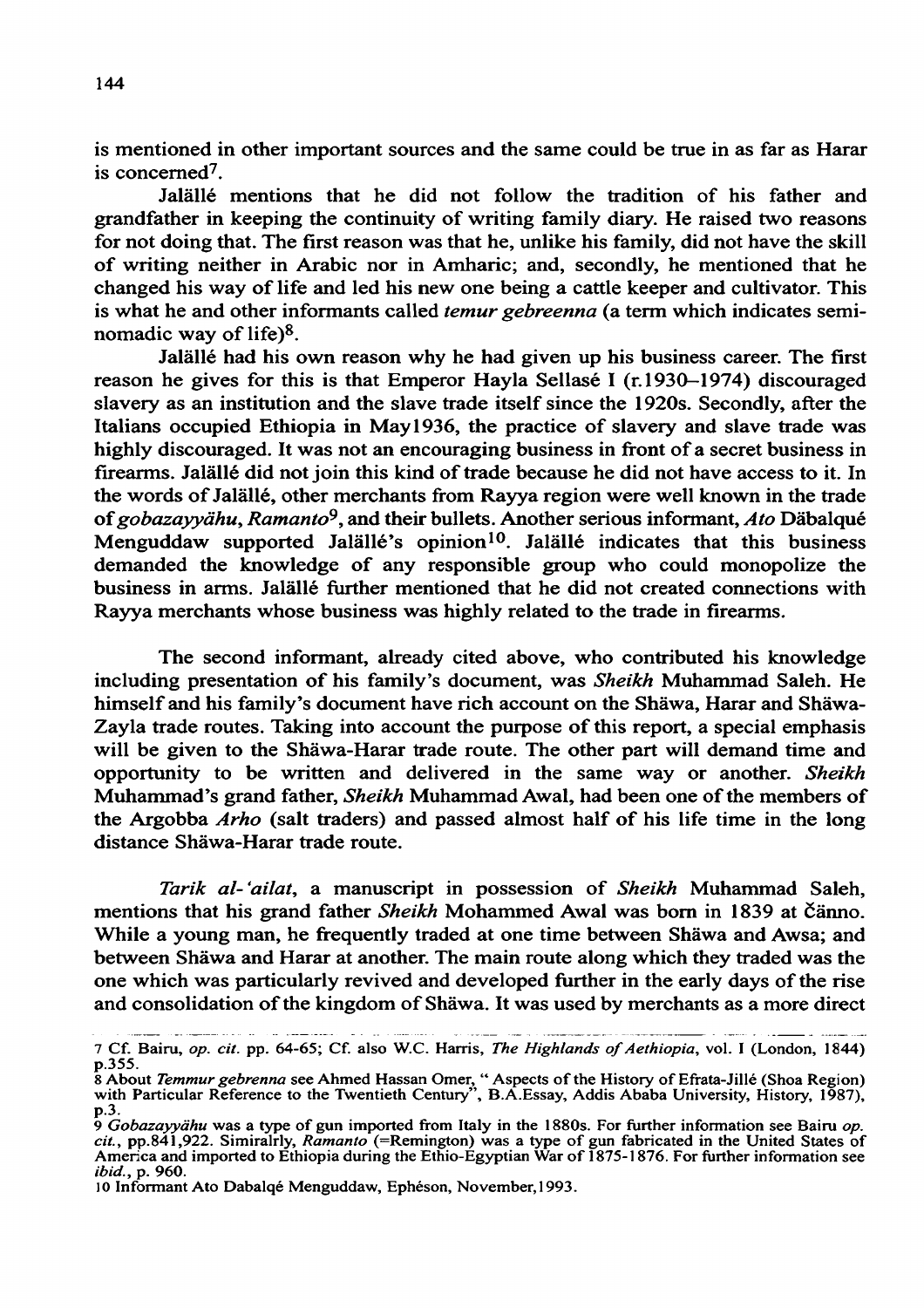line of communication with Awsa and Harar. The Argobba and Amhara traditions refer to this road as Ya Tachegnaw Godana, to mean "the lower route". Kära jälarra by the Oromo and adagagitta (market route) by the Afar are the two cushitic nomenclatures to refer to this same route<sup>11</sup>. The importance of this route continued even long after the reign of Sahlâ Sellsé (1813-1847) in the 1870s, when its major focus was connecting the market town of Aleyu Amba with the Gulf of Aden and the Indian Ocean coast through the Harar plateau. Jalällé's family, the family of Sheikh Muhammad Saleh, and those of two other informants to be discussed in the following pages, were therefore some of the 19th century Shàwan merchants. As almost all of the local merchants of the 19<sup>th</sup> century were the Argobba, the Warjeh, the Afar, the Harari, the Somali and in some cases the Oromo, these four families correctly fit into these domains. Why the Oromo did not take part in the long distance trade route as did the Argobba, Afar and others is not mentioned in Sheikh Muhammad's manuscript. It is Jalàllé's one which is important in this case; for it refers to this point in the following manner:

ዮ ሮብን ሮቤ እንን እርገና ደቺን ሂን መገርሣ ዮ ሮብን ሃንቀቲ ብታ ኢላላ ከራን ንጻን ራያ አውሣ ንማ ቡሣ ዮ ምርጋ ከጄሌ ሐረር ነማ ቡሣ

Rough translation : If the sky gives rain there is milk And we would also cultivate [our land] If there is no rainfall we can [make business] Along the Rayya Awsa route looking at the left. Or if we need to look at the right, we can trade as long as Harar exists.

This quotation directly indicates what Harar and Awsa were to the seminomadic Oromo of the region let alone the chequered life of the regular traders in the course of history. It also indicates the importance of a free flow of trade between Harar and Shewa and a slight disturbance of which might have been a rather odd incidence for the kingdom of Shâwa and its inhabitants. That is why King Menelik, in October 1880, carried his campaigns deep into the remote lowlands of the Awash basin, from Temmuga Oromo districts as far as the foot hills of the Azâlo mountain in the Awash valley<sup>13</sup>. Besides the family document of *Sheikh* Muhammad Saleh, one has to look, at the same time, at the view of Menelik's court as far as the Temmuga campaign was concerned. Menelik's chronicler, Gâbrâ Sellasé, relates that the main reason for Menelik's fury against the Temmuga Oromo at the time was that they interfered with the caravan road to the country of the Afar, looting the merchants along the trade route,

<sup>1 1</sup> See Ahmed Hassen Omer, "A Historical Survey of Ethnic Relations in Yefat and Temmuga, Northeast Shäwa (1889-1974)" (M.A. Thesis, Addis Ababa University, History, 1994), pp. 34-35. See also Yä Hiwot Tarik..., folio 48.

<sup>12</sup> Ya Hiwot Tarik, folio 53.

<sup>13</sup> Ahmed Hassen Omer, "A Historical Survey..." p. 34; Cf. R. H. K. Darkwah, Shawa, Menelik and the Ethiopian Empire: 1813-1889 ( London: Heinemann, 1975), pp. 156-157.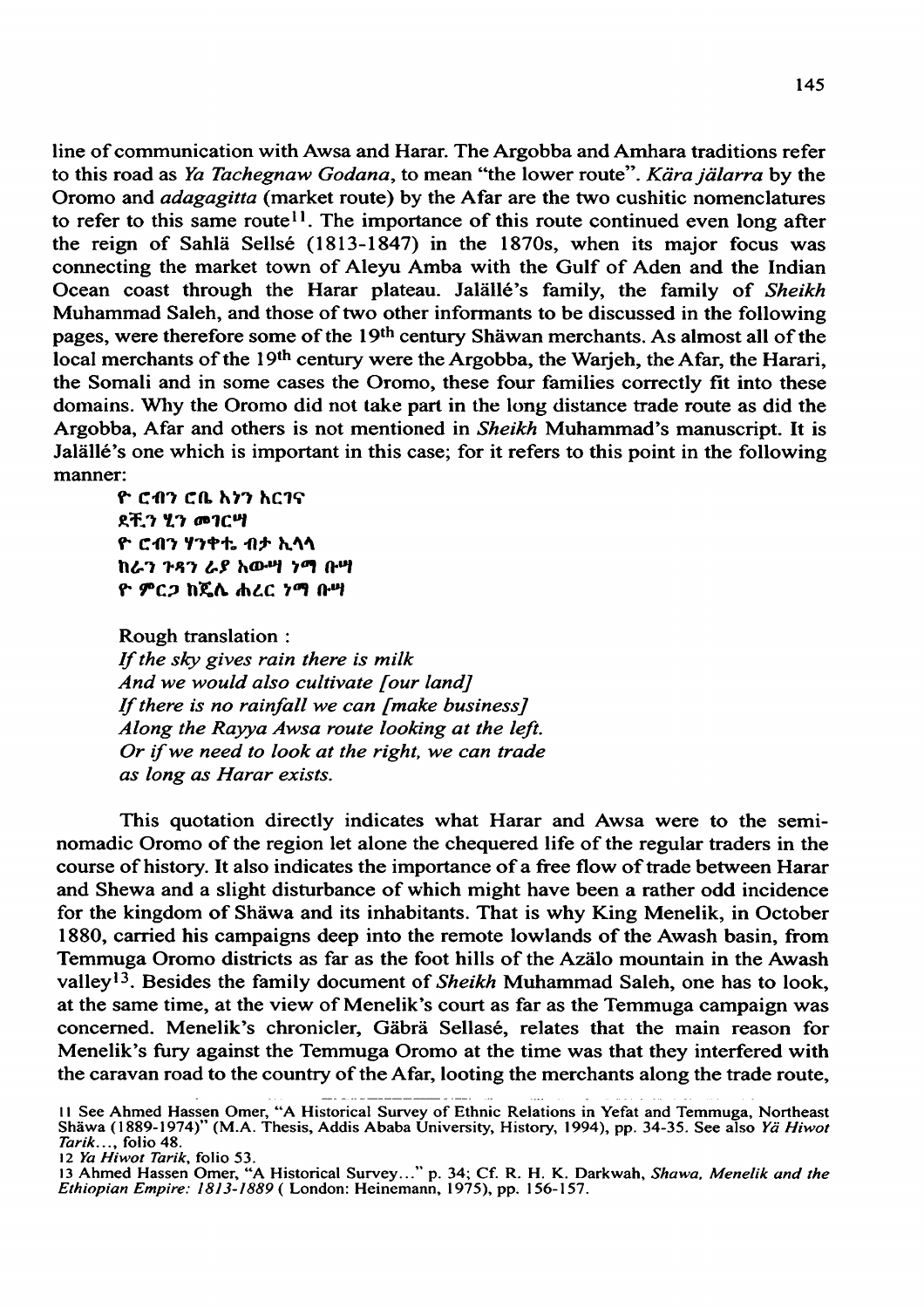and making the whole area unsafe and thus reducing the king's revenues from the long distance trade14.

The document of Sheikh Muhammad Saleh (folio 29) and Oromo as well as Afar traditions unanimously confirm those hostilities on the caravan routes. It was on the part of the "Lower Route," indicated above, which comes from Harar via Tchertcher countryside and joined the Awash river through the foot hills of Azalo. It was the same route that connected Tâddâchaa Màlka, Abdul Rasul, Aleyou Amba, Cânno, Hawadi, Rassa, Qârsa Harré, Waldaha, Oftuha, Aleyu Malka, Hula Fursa, Miotu, Idaltu, Billeyyé, Hiddi, Hayamata Arba, Daway Rahmado, Dawway Uôëurru, and Urungu (in the Afar inhabited areas of southeastern Wâllo). This route finally joined the main Awsa - Obock route<sup>15</sup>.

As Sheikh Mohammed Saleh himself recounted, and also as it is noted in his document, it was while his grandfather and his father were on the their way to Čänno, from Harar, that they encountered with the Menelik's campaign and the Timmuga Oromo hostility of the year 1880. This was when some of the merchants were killed and their properties robbed. It is stated in the document and Sheikh Mohammed had also the same opinion that those merchants who survived from that danger were escorted by some members of Menelik's force while crossing the Awash and until they would rich Abdul Rasul.

When Sheikh Muhammad's grand father died at Korragussa in 1900, it was Sheikh Saleh (informant's father) who took all the responsibilities in as far as the family's business was concerned. Nevertheless, Saleh did not frequently visit Harar as he did with his father in 1880s and 1890s. However, he had access to the trade in salt and gun. Moreover, unlike Jalâllé's family, Saleh did not involve in the slave trade and continued his business in salt and gun until 1935. After 1935, it is indicated that Sheikh Saleh stopped his business because of the problem of his health and as a result of which he was forced to terminate his business career. It is further indicated that he passed the whole five years of the Italian occupation in the mosques of Karragoussa and Cânno by undertaking religious activities and teaching the Argobba children at the two centres of Islamic learning.

Sheikh Mohammed (our informant who was born in 1918) also joined his father for he to push in Islamic study than business. He also taught at Cânno, Màtâqlâya and Khayramba. In the 1950s he moved to Addis Ababa and he was employed to teach at Däjazmach Umer Sämatär school until his death in 1993. As in the case of Jalällé's, here also we do not see any business activities undertaken by this family after 1935.

It is already stated that, the last two informants, Balambaras Ali Murâdo and Seyedu Nuré did not preserve any written documents. What is important here is their oral tradition. While Seyedu's father, Nuré's role is associated with the story of slave trade, that of Ali Murado is related to Leg Iyyasu's move from Harar to Wällo in 1916. Seydu Nuré lived at Lugo in Yefat. He knew Ato Jalällé after the 1950s. What he did

<sup>14</sup> Gäbrä Sellasé, Tarikä Zämän Zä Dagmawi Menelik Negusä Nägäst Zä Ethiopia (Addis Ababa, 14 Guord Bonaco, 1959 E.C.), p. 100.<br>
15 Cf. Ahmed Hassen Omer, "A Historical Survey...", pp. 35-36.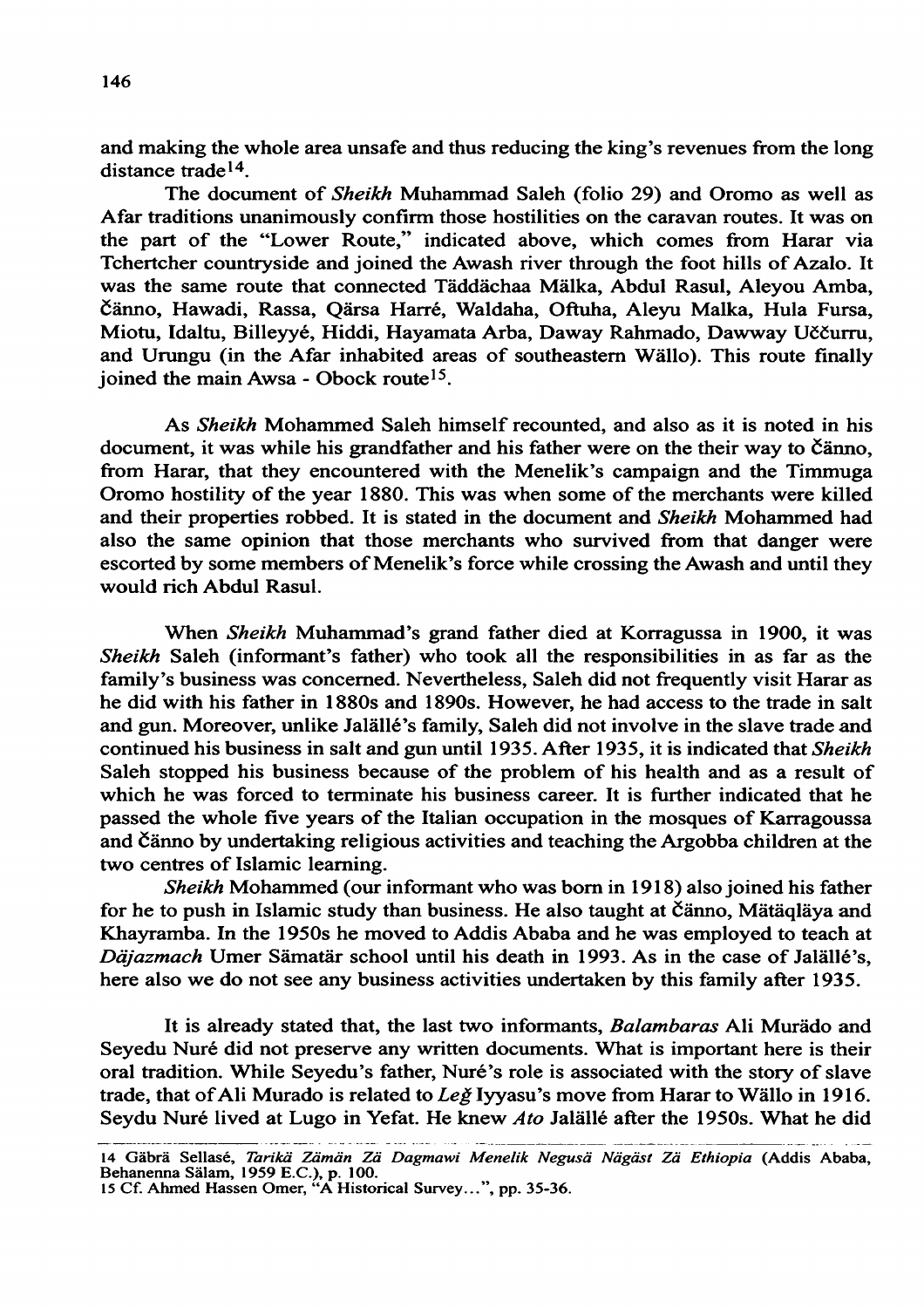not really know is the fact that the story of his father is mentioned in the family document kept by Ato Jalâllé. Although Jalâllé could not read and write, he studied from his father that Nuré was the one who lived for long time at Lugo and, who was also a business partner of Jalâllé's father in the 1890s and 1900s. According to Jalâllé's document (folio 32), Nuré involved in camel trade and it was he, for example, who supplied 50 camels to the *Arho* Argobba in 1891. Nuré further stated in (folio 34) as gemäl aqrabew Nuré ("Nuré who supplies camel"). As already stated above, this document sometimes contains Oromiña but written in Amharic script. Nuré is again described (folio 57) as:

>L M ?\ <sup>1</sup> ብኔንስ ≻ኛታ ሃያ አላ ገላ። which literally means: Nuré the camel owner, Let us go home, otherwise we would be eaten by wild beasts.

Although Sayedu was not able to integrate this poem into the main stream of the content, it did not take much time for Jalâllé, who quickly recounted why this poem was composed in those days. Nuré used to assign his brother's at Lugo, Rassa and Čänno while he was undertaking business in camel along Čänno, Aleyu Amba and Harar route. Sometimes it was difficult for him to reach home on time. His brothers, who used to buy camels for him from the local Afar people, would expect him until midnight and back to home knowing that he could not arrive after midnight. Trade in camel was the best profit making task for men like Nuré. It could not demand market place for exchange and every village along the trade route could help as a centre for exchange. This was because the Arho who could take rest at each village bought camels and sold their commodities to the villagers. For example, if one set out from Aleyu Amba before reaching Harar he could see thirteen villages in each of which camels could be sold and other business such as salt and gun trade were undertaken by the  $Arho$  (folio 71) in these villages. As stated in this document (folio 83), the price of camel was not high at Aleyu Amba or Harar. This was because everybody in these towns had camels with fresh energy. At half way from Harar to Aleyu Amba the price of camel was higher. This was due to the absence of big markets in which camels and other items of trade were easily available. This was also true in the case of traders from Aleyu Amba and set out for Awsa and Obock.

The last informant was Balambaras Ali Murâdo whose story was inevitably associated not with Jalâllé's family but with that of Nuré 's. It was neither Jalâllé nor Seydu Nuré who established this fact. It was Balambaras Ali, one of the very famous Afar story tellers who recounts it. Interestingly, Seydu was amazed by Ali's flow of ideas, when the latter went deep into the course of history and placed Nuré's father in the proper setting. Ali stated that his father was Nuré's partner in the camel trade; and, generally speaking it was the camels of the Modayto and Gibdossa Afar clans which Nuré used to buy and further traded with. This fact was a result of group interview deliberately arranged after the business connection of these families was carefully established in an earlier interview that was undertaken with Ali in 1986. It was by then that Ali mentioned the business partnership between his father and Nuré.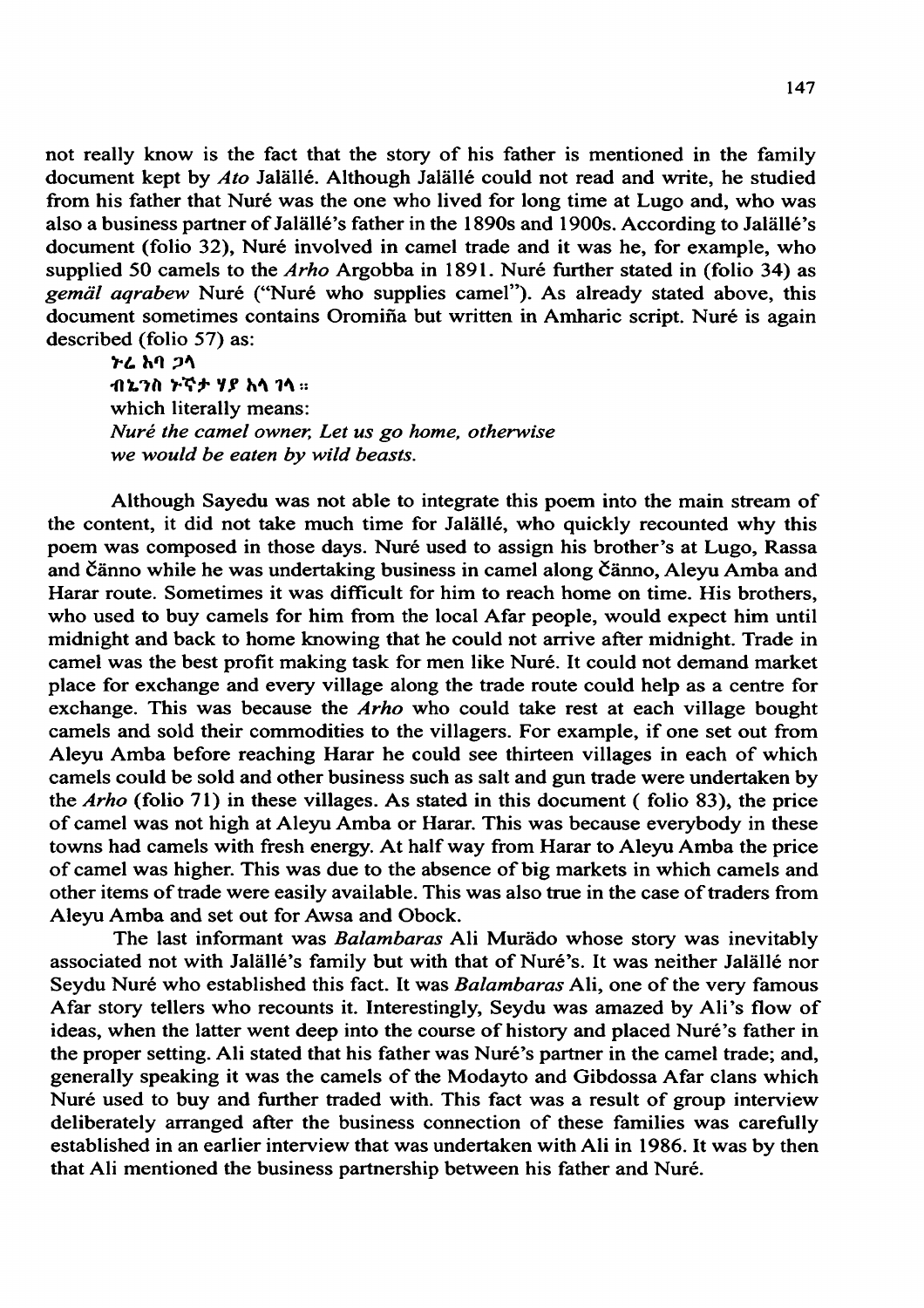The other interesting point Ali raised so many times was the different problems which the Afar and other merchants could encounter along the trade routes. He, leaving aside all other problems, raised that of malaria as a case in point. Ali did not hide that he bequeathed this tradition from his father. He said his father told him, that one had to get all the necessary medicine from Harar to recover from it. About what medicine was there, traditional or modern, it was beyond Ali's capacity to comment on it. But the late Jalâllé left for us that there were members of the Armenian and Greek communities who involved in the trade of modern medicine. Although this needs further follow up, Jalâllé recounts that in the 1890s any medicine brought from Harar to the region of Shâwa was known by the name "Harar". Under what appellation it was known in other regions, he took reservation to comment on. However, he further consolidated "Harar" as follows in the Oromo language: "Yo Harar chétan 'Hrar' nubita!" which literally means: "if you go to Harar could you please buy for us 'Harar''  $-$  i.e. the medicine. The last point that Ali raised was about Leg Iyyassu's move from Harar. This happened following his downfall from power in 1916. Ali recounts that his father had seen the young prince escorted by few men along Harar-Shâwa trade route. It was particularly to the area of northern Shâwa, around his new town of Waynâ Hara, that he rushed across the Awash via the foot hills near Azâlo. This was soon after his defeat by his opponents in Harar. Ali mentioned that his father and other Afar chiefs directly involved by helping the young prince. They assisted him all the way when he moved from Harar or during his travel to Wàllo by way of Awsa and Bati<sup>16</sup>. Finally, this is a short account on the reminiscences and views of the exmerchants of Shâwa. Though short it is part of our current effort to reconstruct a history of the region of central and eastern Ethiopia based on available written and oral sources.